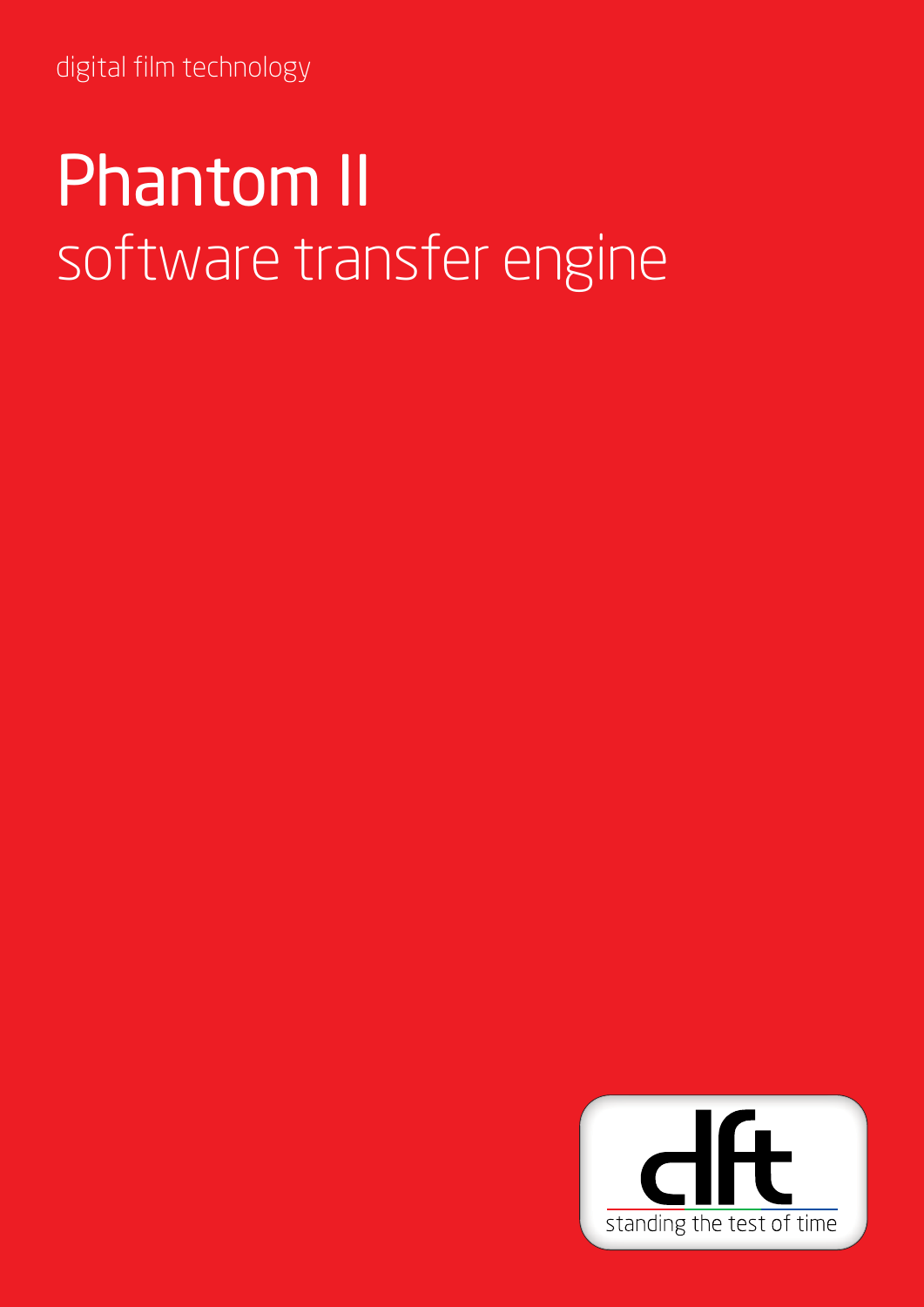## Phantom II >>>

Phantom II - transfer engine is a new proprietary, dedicated software application, which captures data transfers from the Spirit 2K/4K family of datacine products; via a modern computer system, facilitating a fast, yet easy capture and management of data files via the Infiniband interfacing. This transfer engine solution has been developed to provide an alternative path to the current system limitations of Bones; offering a future proof supportable data transfer engine.

- Real-time 2K and fast 4K DPX data capture via dedicated infiniband interfacing. Note: Record speed is dependent on the connected storage SAN network bandwidth
- Full machine control of Spirit 2K & 4K systems, including all general Spirit functions and transport control using a software emulated graphic control panel (GCP)

It is available for purchase either as a dedicated (turn-key) solution or as a standalone software application for some existing Bones PC technology, subject to configuration. Phantom II expedites, using dedicated software features, the usual machine controls of the Spirit 2K/4K datacine family and facilitates the ingest of data scans, either 2K or 4K, further enhanced. By having some core features of the FLEXXITY family product group, this new product solution requires a special real-time capable hardware configuration.



- $\bullet$  Integrated tool set (WFM, vectorscope, detail tool (pixel picker) & histogram)
- Playback viewer for verification of scanned DPX data & audio BWAV materials
- Real time simultaneous Audio ingest, using the Spirit audio outputs only
- List based data capture list)
- Controlled data captures or manual crash record modes
- Full ALE export capability
- Data management such as transfer from/to connected storage devices via F/C I/O
- DPX GUI tab allowing manipulation of header fields
- $\bullet$  SUSE SLES11 + latest service pack operating system
- 
- 
- 
- 
- 
- (EDLs, key-code or XML pull

#### Key features **:**

solution.

### standing the test of time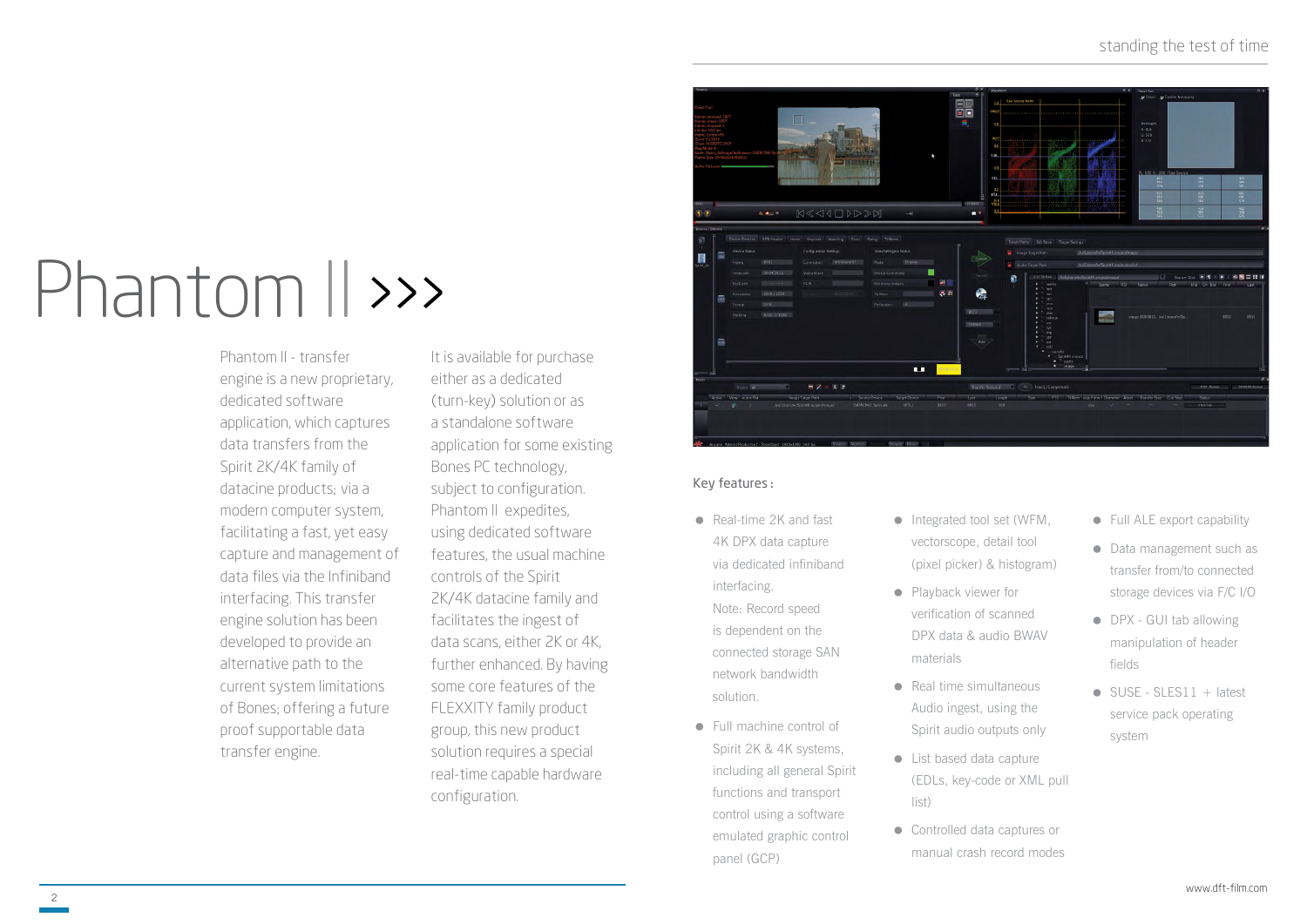# hardware configurations >>>



### Turn-key system specification

- HP workstation Z840
- Intel Xeon 8 core CPU
- $-16GB$  RAM
- NVIDIA Quadro K 5000 graphics card
- 2x 450GB internal SAS disks
- QLOGIC QLE2672 dual port 16GB fibre channel including cables
- Mellanox ConnectX-3 VPI card
- SUSE Linux Enterprise Server SLES 11 SP3 workstation
- 24" HP L2465 LCD monitor
- Optional 2nd monitor

Price includes new Z840 HP with new SUSE 11+ service pack 3 system, New IB card and new fibre channel card  $+$  Phantom II application software. Price starts from €29,995\*

*\* Price excludes installation and delivery charges.* 



- HP workstation Z800 or Z820
- Intel Xeon CPU (at least 6 cores)
- $-12$ GB RAM
- NVIDIA Quadro FX 6000 or NVIDIA Quadro K5000 graphics card
- 2x 450GB internal SAS disks
- Mellanox ConnectX-3 VPI card
- SUSE Linux Enterprise Server SLES 11 SP2 workstation installed

- 24" HP L2465 LCD monitor
- QLOGIC QLE2672 dual port 16GB fibre channel adapter

### Software only solution

*\* Price excludes installation and delivery charges.* 

Price includes software only Phantom II application

Price €14,995\*

Minimum legacy PC specification

In addition we recommend: